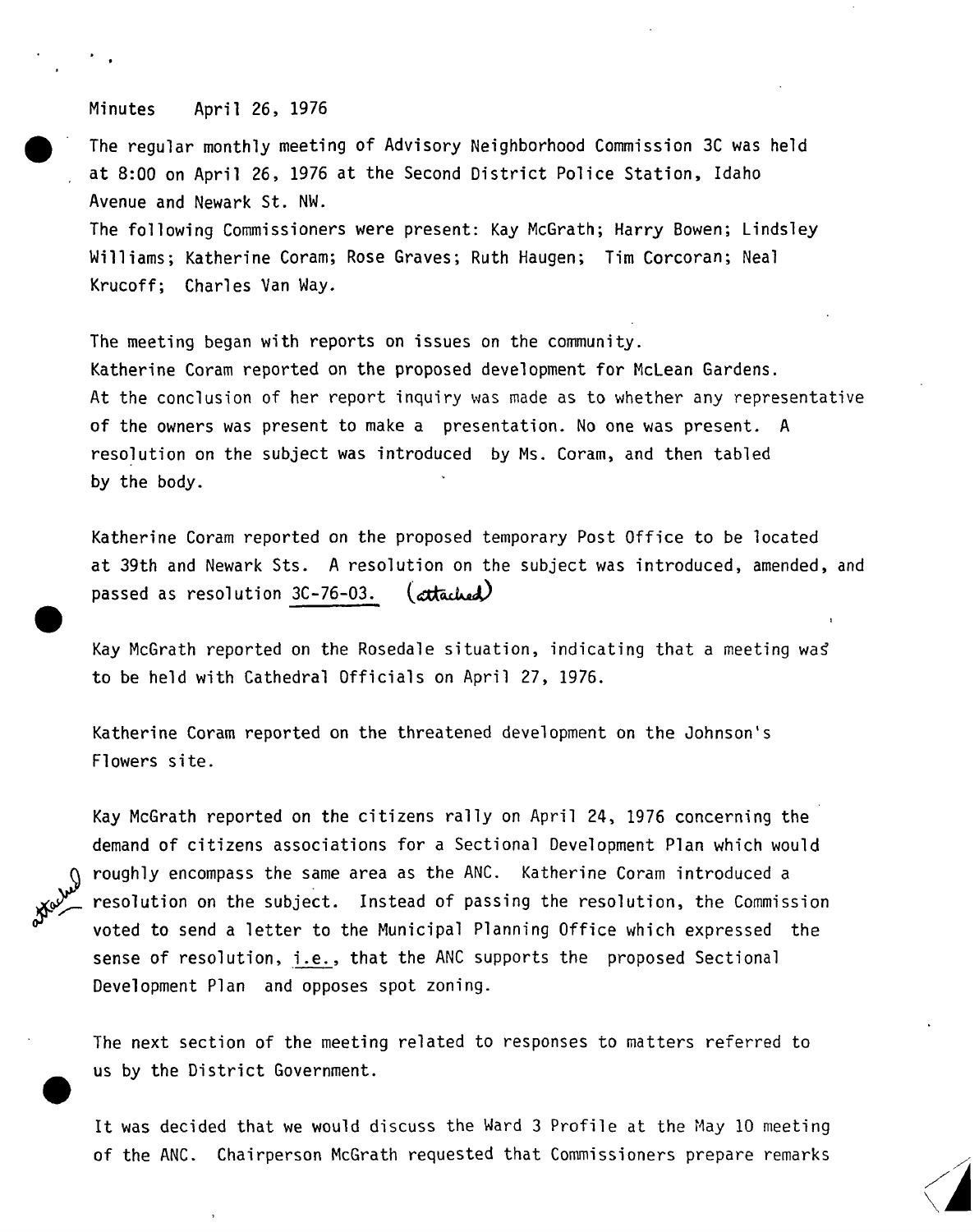on the profile in writing. <sup>A</sup> letter will be sent to the Municipal Planning Office informing them that we will discuss the issue at that time.

In response to <sup>a</sup> letter from Nadine Winter of the City Council concerning mayoral appointments <sup>a</sup> decision was made to send a letter to her indicating the various points of view expressed by the members of the Commission, including:<br>1. We

- We would like to get information on what appointments are made by the mayor, who is currently serving, and when the terms of current appointees expire.
- 2. We would like to receive from the Mayor information on the criteria that are used in selecting nominees.
- 3. We would like for the ANCs to be able to make comments to the Mayor in advance of the making of nominations.
- 4. The City Council should approve all nominations to boards and Commissions.

In response to the notice from the Washington Metropolitan Area Transit Authority  $C_{\mathcal{V}}(N)$  fr $\mathcal{T}A$ proposing the discontinuance of "Owl Service," the Commission directed the corresponding secretary to write <sup>a</sup> letter to WMATA, City Council President Sterling Tucker, and City Councilman Jerry Moore saying that the Commission felt that this service should not be suspended until some alternate means of transportation was made available.

In response to a request that the Commission memorialize the death of  $\mathsf{M}_f$ .  $\mathsf{B}_4$ ,  $\mathsf{A}_6$  , a fellow ANC Commissioner, and call for gun control legislation the Commission voted to do nothing. The vote was <sup>5</sup> votes for, <sup>1</sup> against, and <sup>3</sup> abstentions.

It was decided to postpone consideration of changes in the Area <sup>A</sup> Mental Health program personnel until we could get more information.

The next section of the meeting was devoted to comments by civic association leaders on the interaction between their organizations and the ANC.

Pattie Macie of North Cleveland Park said that the most important areas for interaction were planning, traffic and air pollution control. She suggested that <sup>a</sup> committee be formed to study these interrelationships. Citizens associations can work to get their members involved in the ANC's activities.

Jim McCabe of the McLean Gardens Residents Association stressed the need for the ANC action on planning and zoning matters. He emphasized that the ANC can help citizens organizations to be concerned with the larger community.

 $\ddot{\phantom{a}}$ 

 $\ddot{\phantom{0}}$